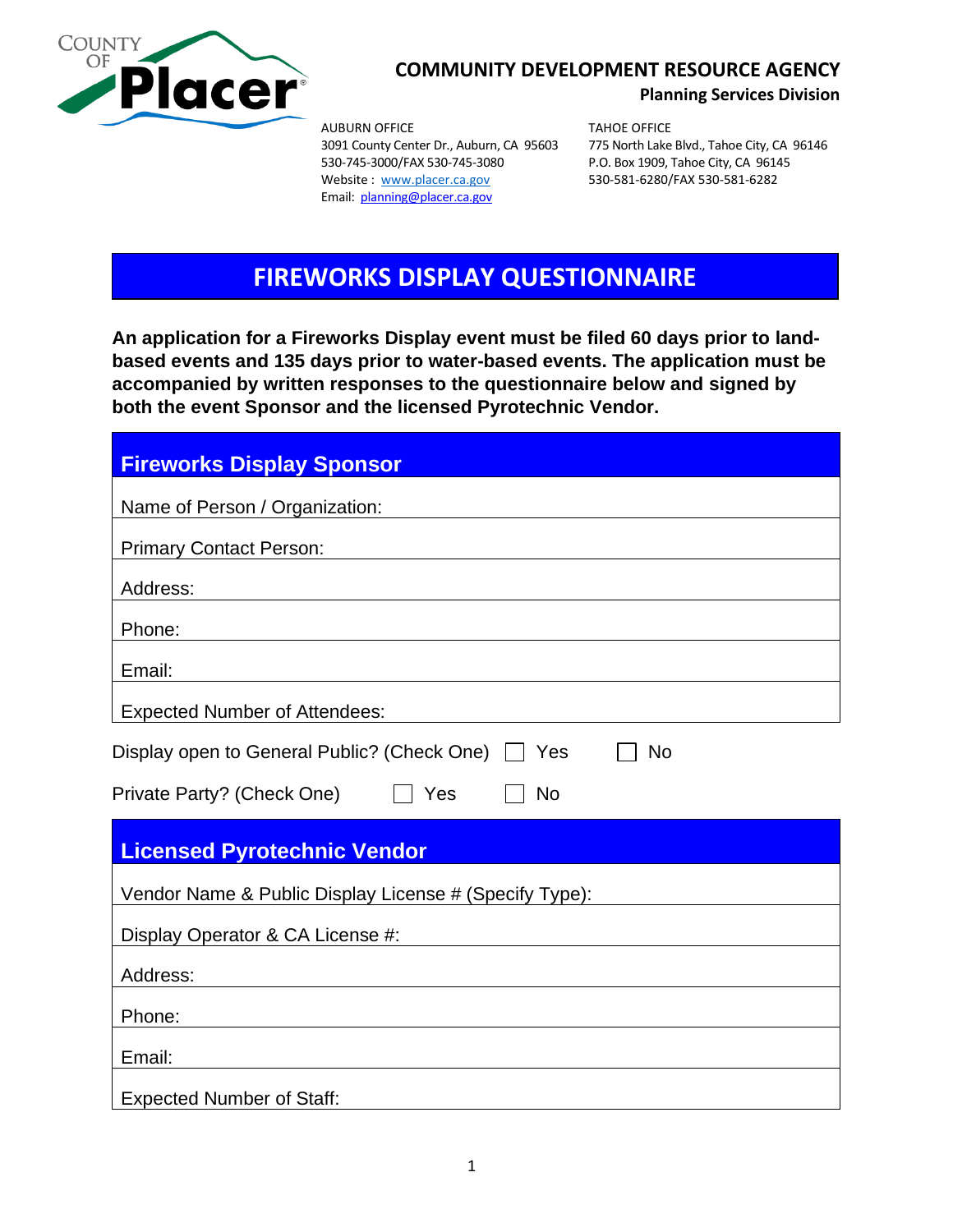**Note:** Certificates of Insurance and Endorsements for all required coverages must be attached to the Fireworks Display Application and Questionnaire package.

| <b>Display Information</b>  |
|-----------------------------|
| Date of Event:              |
| Time of Display:            |
| Set-Up Date and Time:       |
| Display Address / Location: |
| Duration of Display:        |
| Purpose of Display:         |

# **Fireworks Details**

| Fireworks: Attach separate sheet(s) indicating type, size & quantity: (Aerial, Low Level, |
|-------------------------------------------------------------------------------------------|
| Set Piece, Special Effects, etc. State quantity of each by size, and specify if single,   |
| multiple break or salute)                                                                 |

| Special Effects (Check One)<br>Yes<br>No                                                                                                                                                                                                                                                                                                                                                                                    |
|-----------------------------------------------------------------------------------------------------------------------------------------------------------------------------------------------------------------------------------------------------------------------------------------------------------------------------------------------------------------------------------------------------------------------------|
| Theatrical (Check One)<br>Yes<br>No.                                                                                                                                                                                                                                                                                                                                                                                        |
| Could Display Affect Airport Traffic? (Check One)<br>Yes<br>N <sub>o</sub><br>(If yes, FAA Notification / Approval Required)                                                                                                                                                                                                                                                                                                |
| Does display occur over Lake Tahoe or Folsom Lake? (Check One)<br>Yes<br>No.<br>(If yes, attach Coast Guard (Lake Tahoe) or Bureau of Reclamation (Folsom Lake)<br>permit application, if required, and permit, if issued. If permit denied or declines,<br>attached communications and detail of status. Placer County permits will not be issued<br>prior to submittal of approved permits from all applicable agencies). |
| Fireworks Wholesaler & CA License Number:                                                                                                                                                                                                                                                                                                                                                                                   |
| <b>Fireworks Storage Detail</b><br>(Required by Title 27, CFR, Part 55, Sub-part K)<br>Type:                                                                                                                                                                                                                                                                                                                                |
| Indoor:<br>Outdoor:                                                                                                                                                                                                                                                                                                                                                                                                         |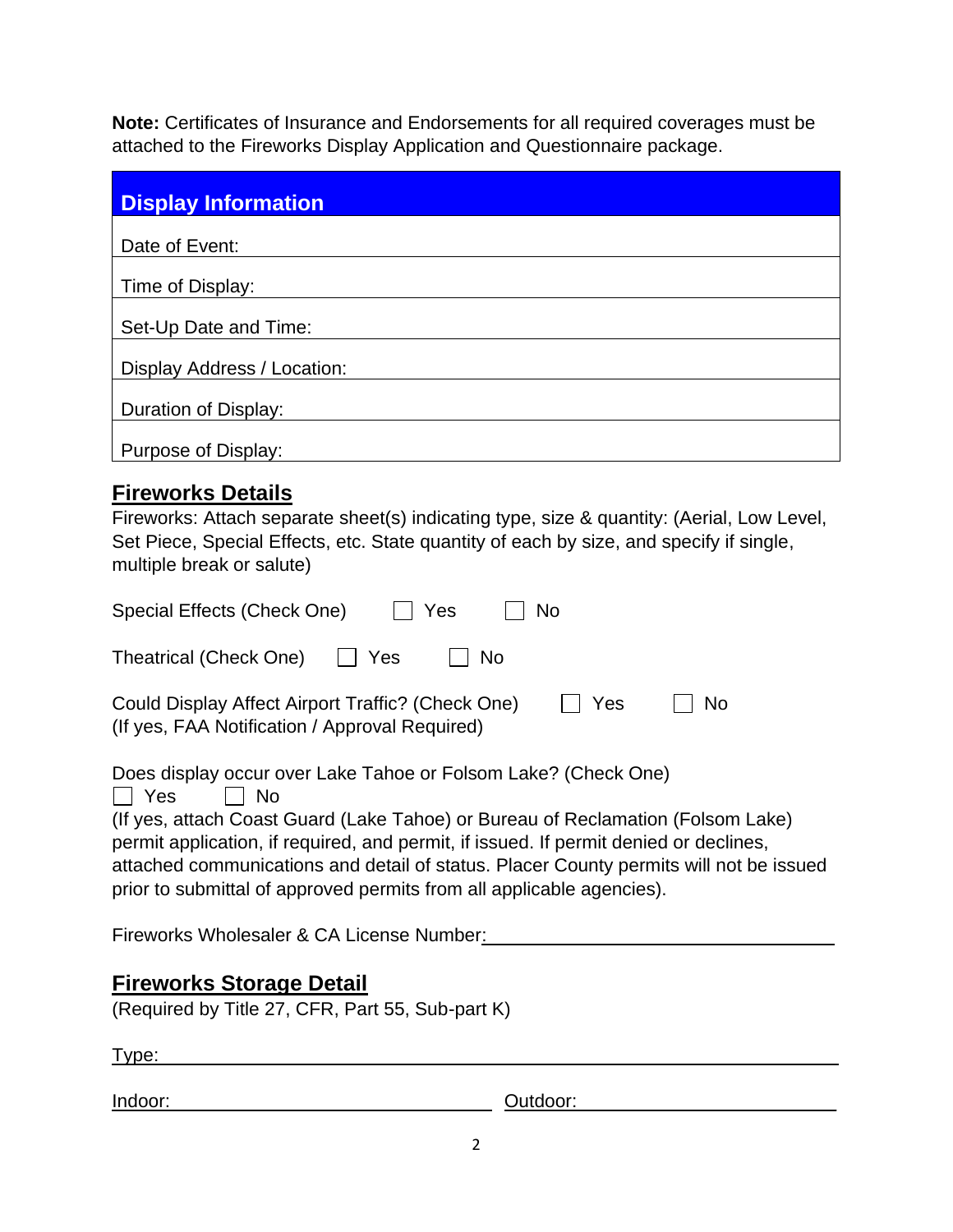Location Before:

Location During:

Location After:

## **Site Security Plan**

Sponsor shall provide a [detailed plan](https://www.placer.ca.gov/DocumentCenter/View/37233/Site-Plan-Requirements) that also includes a diagram of the grounds on which the display is to be held showing the point at which the fireworks are to be discharged, the location of all buildings, roads, and other means of transportation, the lines behind which the audience will be restrained, the location of all nearby trees, telegraph or telephone lines or other overhead obstruction.

## **Attachments, as listed in pages below**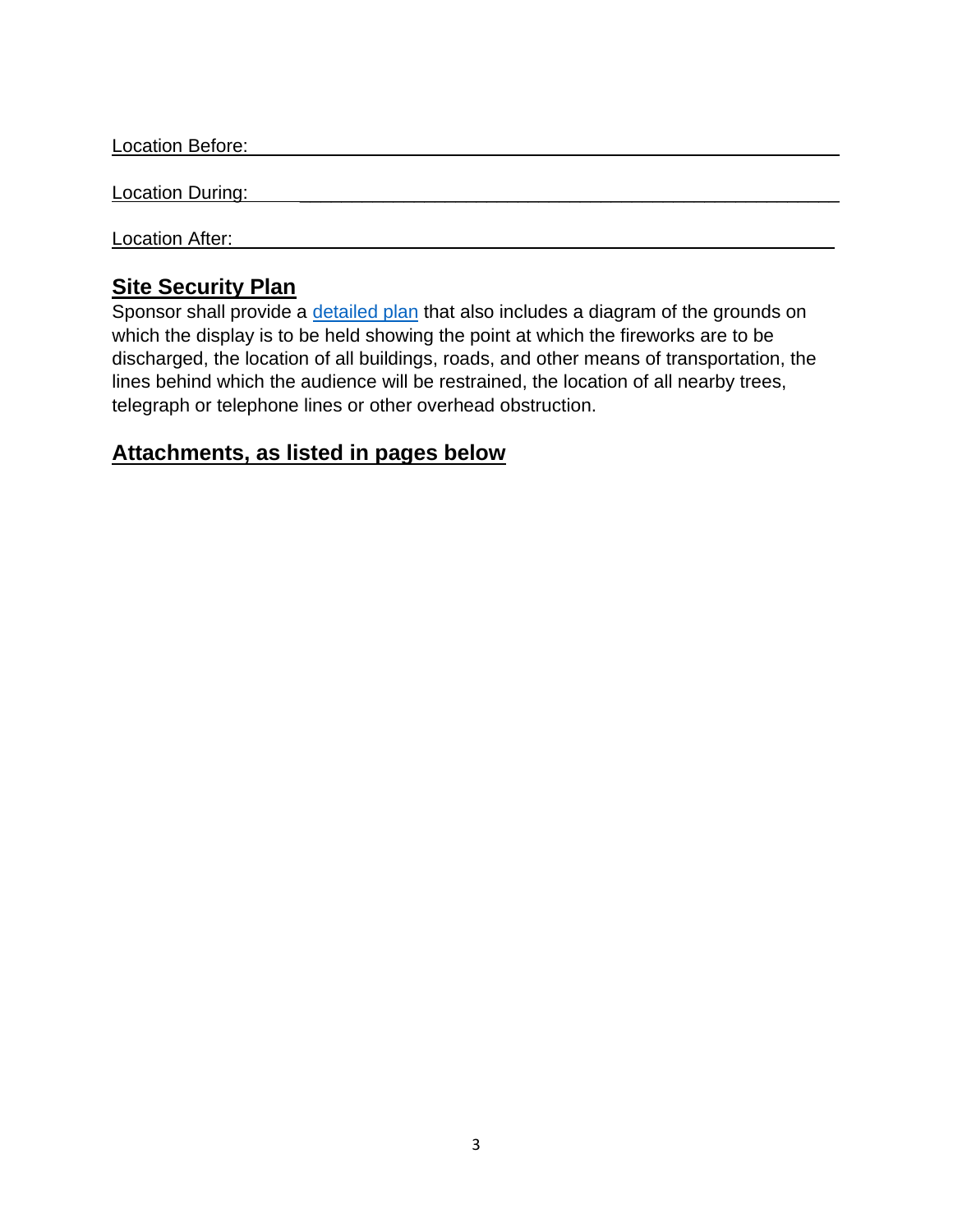# **ATTACHMENT 1a – REQUIRED LIABILITY ENDORSEMENT:**

#### **PLACER COUNTY FIREWORKS DISPLAY INSURANCE REQUIREMENTS FOR PYROTECHNICS OPERATOR**

#### GENERAL LIABILITY INSURANCE:

Comprehensive General Liability or Commercial General Liability insurance covering all operations by or on behalf of Pyrotechnics Operator, providing insurance for bodily injury liability and property damage liability in the amount of \$2,000,000 each occurrence and \$4,000,000 aggregate.

Certificate of Insurance for all required Insurance coverages. the **Comprehensive General Liability policy** shall be endorsed with the following specific language:

"The County of Placer and Local Fire Protection District, their officers, agents, employees, and volunteers are to be covered as an additional insured for all liability arising out of the operations by or on behalf of the named insured in the performance of this Agreement."

"CANCELLATION NOTICE" - These policies shall not be cancelled without first giving fifteen (15) days prior written notice of cancellation to the State Fire Marshal or his/her designee. (HSC 12611)"

"The insurance provided by \_

(Pyrotechnic Operator, including any excess liability or umbrella form coverage, is primary coverage to the County of Placer and Local Fire Protection District with respect to any insurance or self-insurance programs maintained by County of Placer and Local Fire Protection District, and no insurance held or owned by the County of Placer or Local Fire Protection District shall be called upon to contribute to a loss."

#### WORKER'S COMPENSATION AND EMPLOYERS' LIABILITY INSURANCE:

Worker's Compensation Insurance shall be provided as required by any applicable law or regulation. Employer's liability insurance shall be provided in amounts not less than one million dollars (\$1,000,000) each accident for bodily injury by accident, one million dollars (\$1,000,000) policy limit for bodily injury by disease, and one million dollars (\$1,000,000) each employee for bodily injury by disease.

If there is an exposure of injury to Pyrotechnic Operator under the U.S. Longshoremen's and Harbor Worker's Compensation Act, the Jones Act, or under laws, regulations, or statutes applicable to maritime employees, coverage shall be included for such injuries or claims.

Each Worker's Compensation policy shall be endorsed with the following specific language: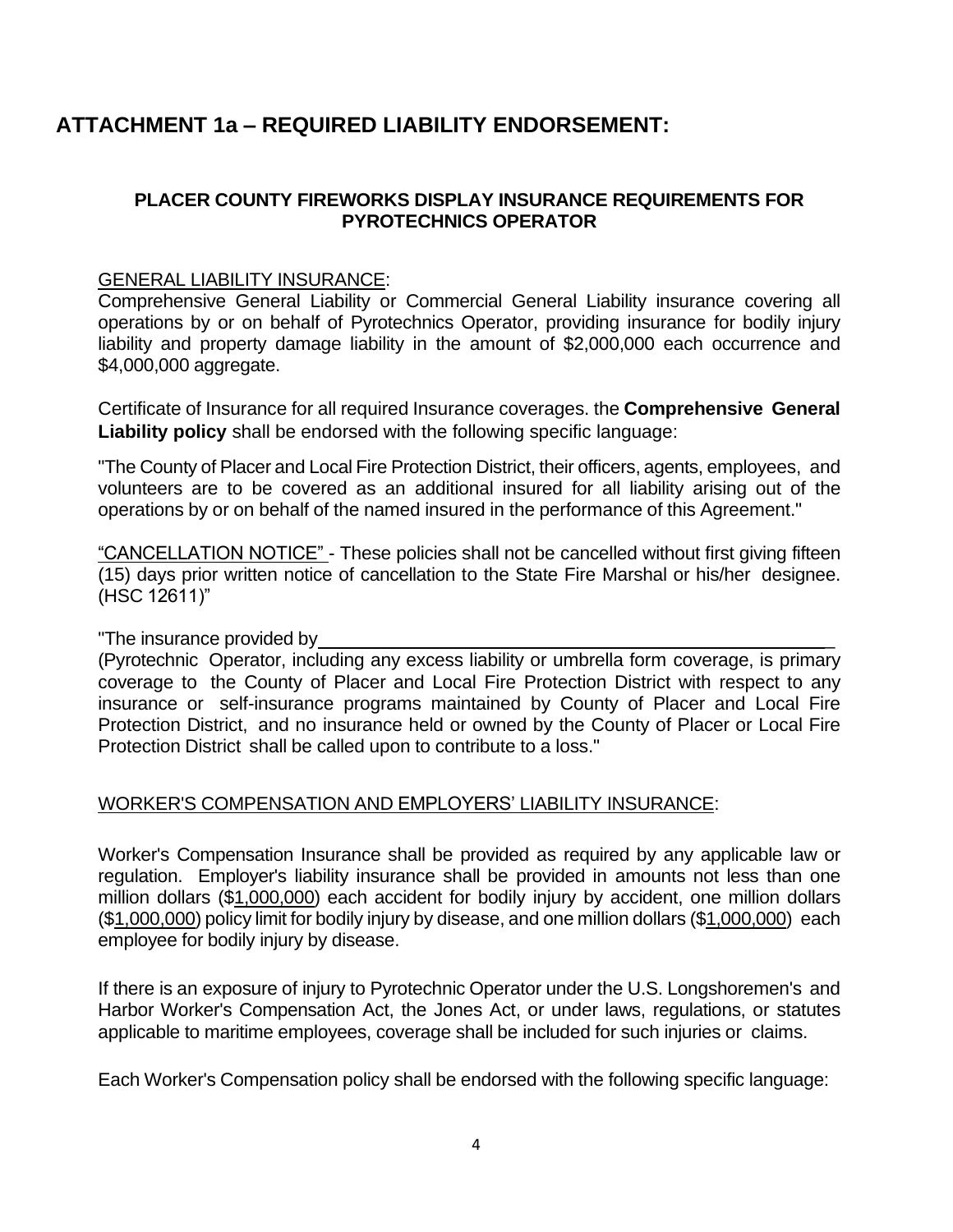Waiver of Subrogation - The workers' compensation policy shall be endorsed to state that the workers' compensation carrier waives its right of subrogation against the County of Placer and Local Fire Protection District, its officers, directors, officials, employees, agents or volunteers, which might arise by reason of payment under such policy in connection with performance under this agreement by the Pyrotechnic Operator.

Pyrotechnic Operator shall require all SUBCONTRACTORS to maintain adequate Workers' Compensation insurance. Certificates of Workers' Compensation shall be filed forthwith with the County upon demand.

#### AUTOMOBILE LIABILITY INSURANCE:

Automobile Liability insurance covering bodily injury and property damage in an amount no less than one million dollars (\$1,000,000) combined single limit for each occurrence. Covered vehicles shall include owned, non-owned, and hired automobiles/trucks.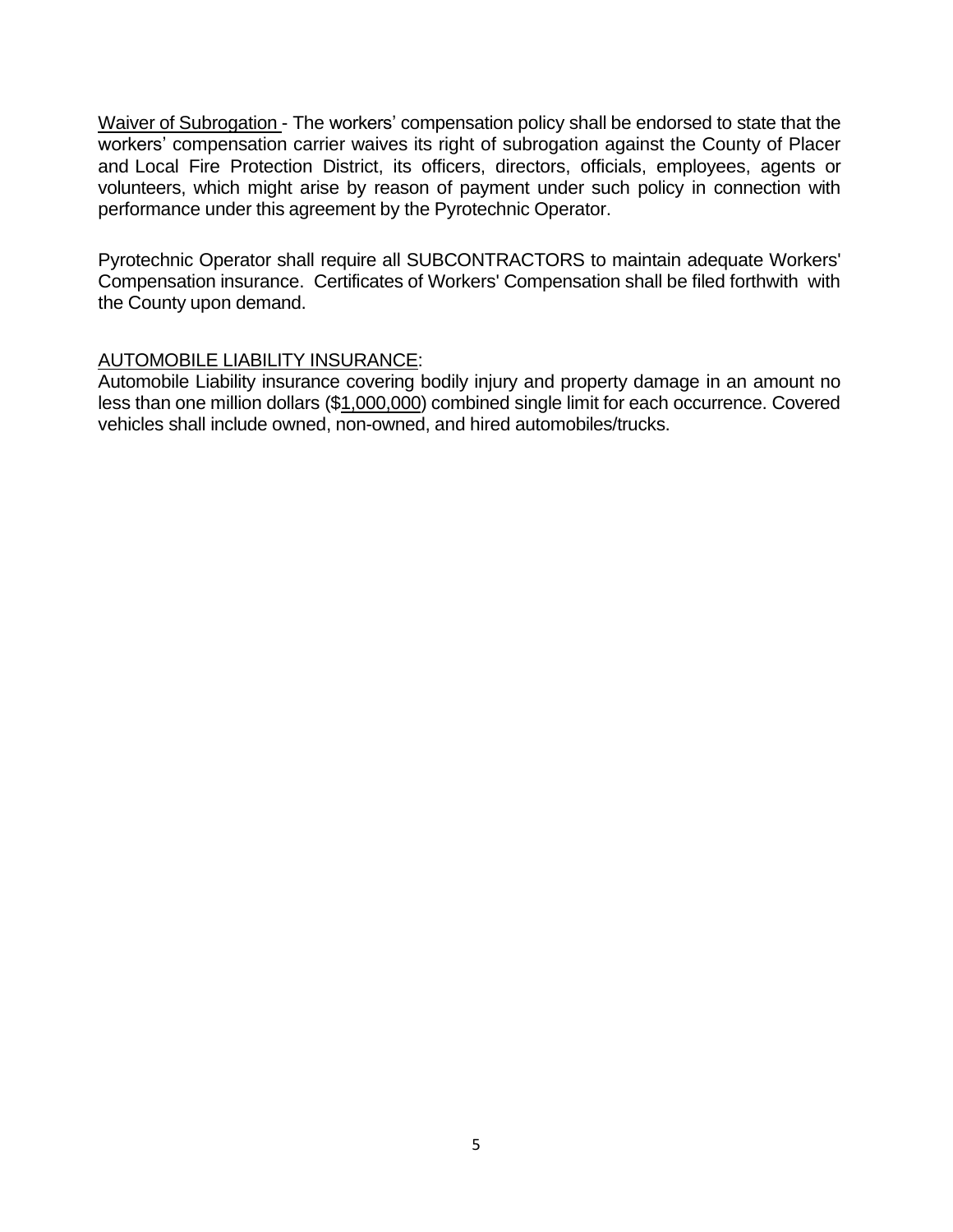# **ATTACHMENT 1b – REQUIRED LIABILITY ENDORSEMENT:**

#### **PLACER COUNTY FIREWORKS DISPLAY INSURANCE REQUIREMENTS FOR SPONSOR**

#### GENERAL LIABILITY INSURANCE:

Comprehensive General Liability or Commercial General Liability insurance covering all operations by or on behalf of Pyrotechnics Operator, providing insurance for bodily injury liability and property damage liability in the amount of \$2,000,000 each occurrence and \$4,000,000 aggregate.

Certificate of Insurance for all required Insurance coverages. the **Comprehensive General Liability policy** shall be endorsed with the following specific language:

"The County of Placer and Local Fire Protection District, their officers, agents, employees, and volunteers are to be covered as an additional insured for all liability arising out of the operations by or on behalf of the named insured in the performance of this Agreement."

"CANCELLATION NOTICE" - These policies shall not be cancelled without first giving fifteen (15) days prior written notice of cancellation to the State Fire Marshal or his/her designee. (HSC 12611)"

"The insurance provided by \_

(Sponsor), including any excess liability or umbrella form coverage, is primary coverage to the County of Placer and Local Fire Protection District with respect to any insurance or selfinsurance programs maintained by County of Placer and Local Fire Protection District, and no insurance held or owned by the County of Placer or Local Fire Protection District shall be called upon to contribute to a loss."

#### WORKER'S COMPENSATION AND EMPLOYERS' LIABILITY INSURANCE:

Worker's Compensation Insurance shall be provided as required by any applicable law or regulation. Employer's liability insurance shall be provided in amounts not less than one million dollars (\$1,000,000) each accident for bodily injury by accident, one million dollars (\$1,000,000) policy limit for bodily injury by disease, and one million dollars (\$1,000,000) each employee for bodily injury by disease.

If there is an exposure of injury to Sponsor under the U.S. Longshoremen's and Harbor Worker's Compensation Act, the Jones Act, or under laws, regulations, or statutes applicable to maritime employees, coverage shall be included for such injuries or claims.

Each Worker's Compensation policy shall be endorsed with the following specific language: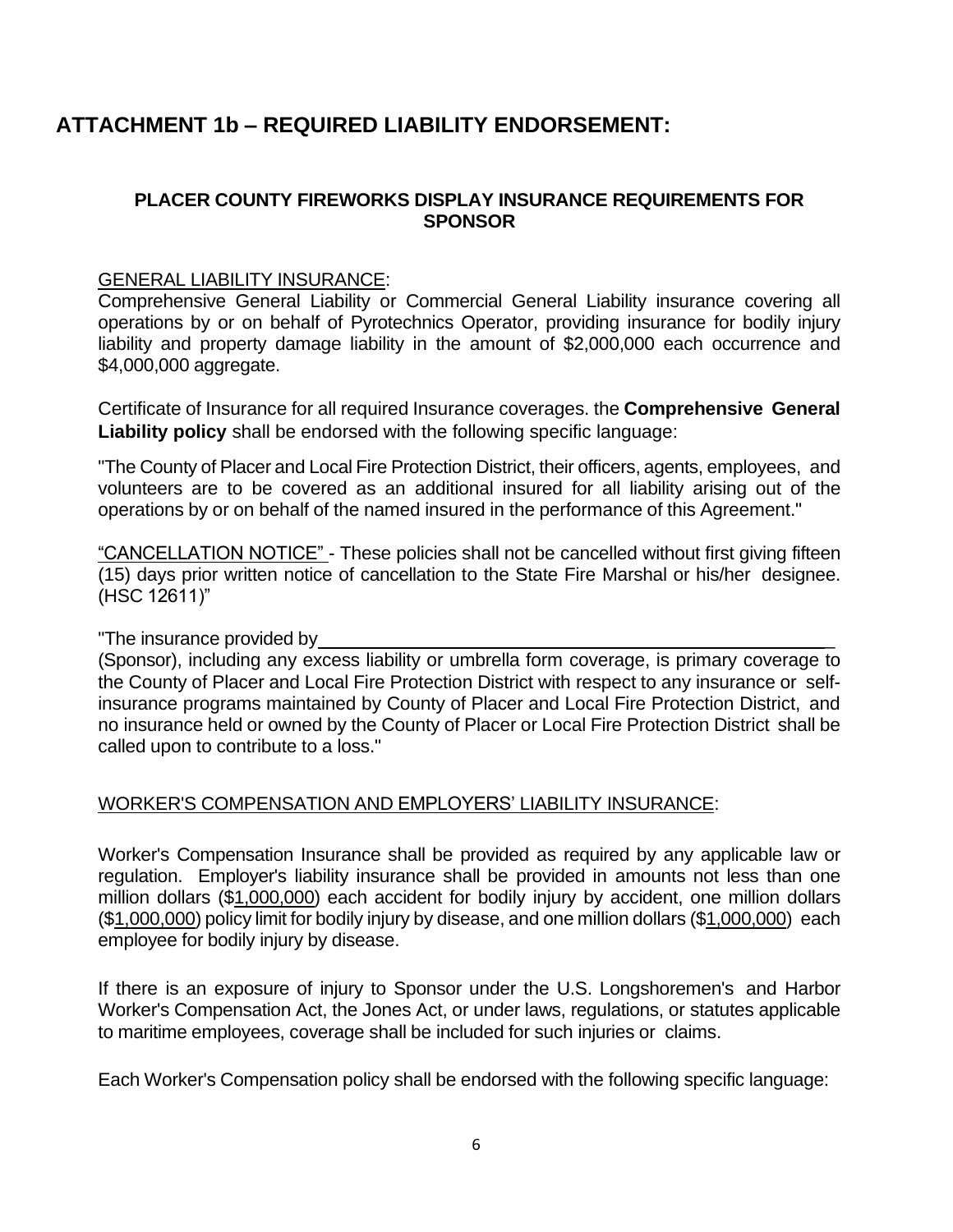Waiver of Subrogation - The workers' compensation policy shall be endorsed to state that the workers' compensation carrier waives its right of subrogation against the County of Placer and Local Fire Protection District, its officers, directors, officials, employees, agents or volunteers, which might arise by reason of payment under such policy in connection with performance under this agreement by the Pyrotechnic Operator.

Sponsor shall require all SUBCONTRACTORS to maintain adequate Workers' Compensation insurance. Certificates of Workers' Compensation shall be filed forthwith with the County upon demand.

#### AUTOMOBILE LIABILITY INSURANCE:

Automobile Liability insurance covering bodily injury and property damage in an amount no less than one million dollars (\$1,000,000) combined single limit for each occurrence. Covered vehicles shall include owned, non-owned, and hired automobiles/trucks.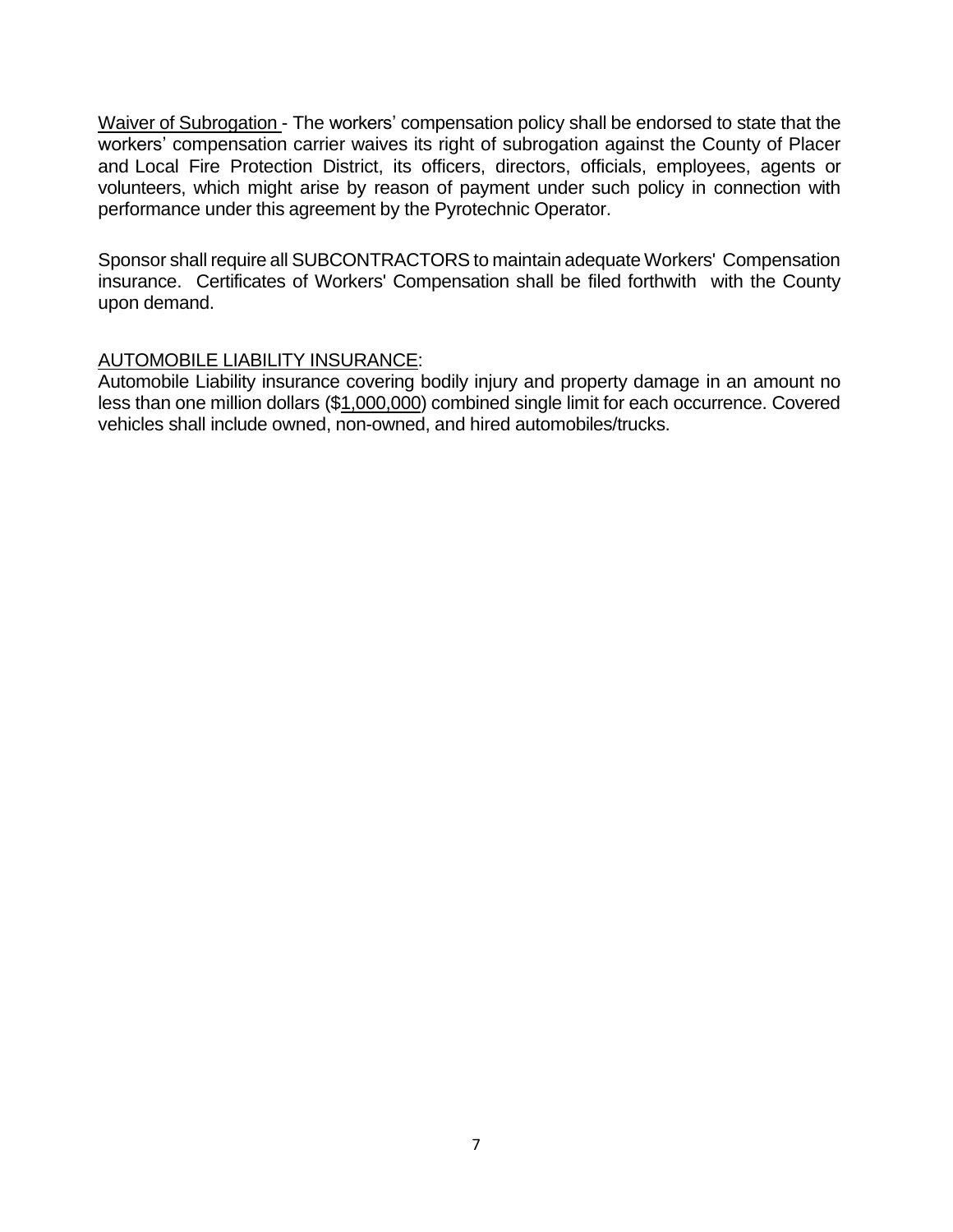## **ATTACHMENT 2a – HOLD HARMLESS AND INDEMNIFICATION AGREEMENT:**

(SPONSOR) hereby agrees to protect, defend, indemnify, and hold PLACER COUNTY and LOCAL FIRE PROTECTION DISTRICT free and harmless from any and all losses, claims, liens, demands, and causes of action of every kind and character including, but not limited to, the amounts of judgments, penalties, interest, court costs, legal fees, and all other expenses incurred by PLACER COUNTY and LOCAL FIRE PROTECTION DISTRICT arising in favor of any party, including claims, liens, debts, personal injuries, death, or damages to property (including employees or property of the PLACER COUNTY and LOCAL FIRE PROTECTION DISTRICT) and without limitation by enumeration, all other claims or demands of every character occurring or in any way incident to, in connection with or arising directly or indirectly out of, the Public Fireworks Display Permit Process, Permit Application, Event or Event-related actions. SPONSOR agrees to investigate, handle, respond to, provide defense for, and defend any such claims, demand, or suit at the sole expense of the SPONSOR. SPONSOR also agrees to bear all other costs and expenses related thereto, even if the claim or claims alleged are groundless, false, or fraudulent. This provision is not intended to create any cause of action in favor of any third party against SPONSOR or PLACER COUNTY and LOCAL FIRE PROTECTION DISTRICT or to enlarge in any way the PYROTECHNIC OPERATOR liability but is intended solely to provide for indemnification of PLACER COUNTY or LOCAL FIRE PROTECTION DISTRICT from liability for damages or injuries to third persons or property arising from SPONSOR'S performance pursuant to this Permit or agreement.

As used above, the term PLACER COUNTY and the LOCAL FIRE PROTECTION DISTRICT means Placer County and North Tahoe Fire Protection District or its officers, agents, employees, and volunteers.

#### *SPONSOR contact information and signatures on following page*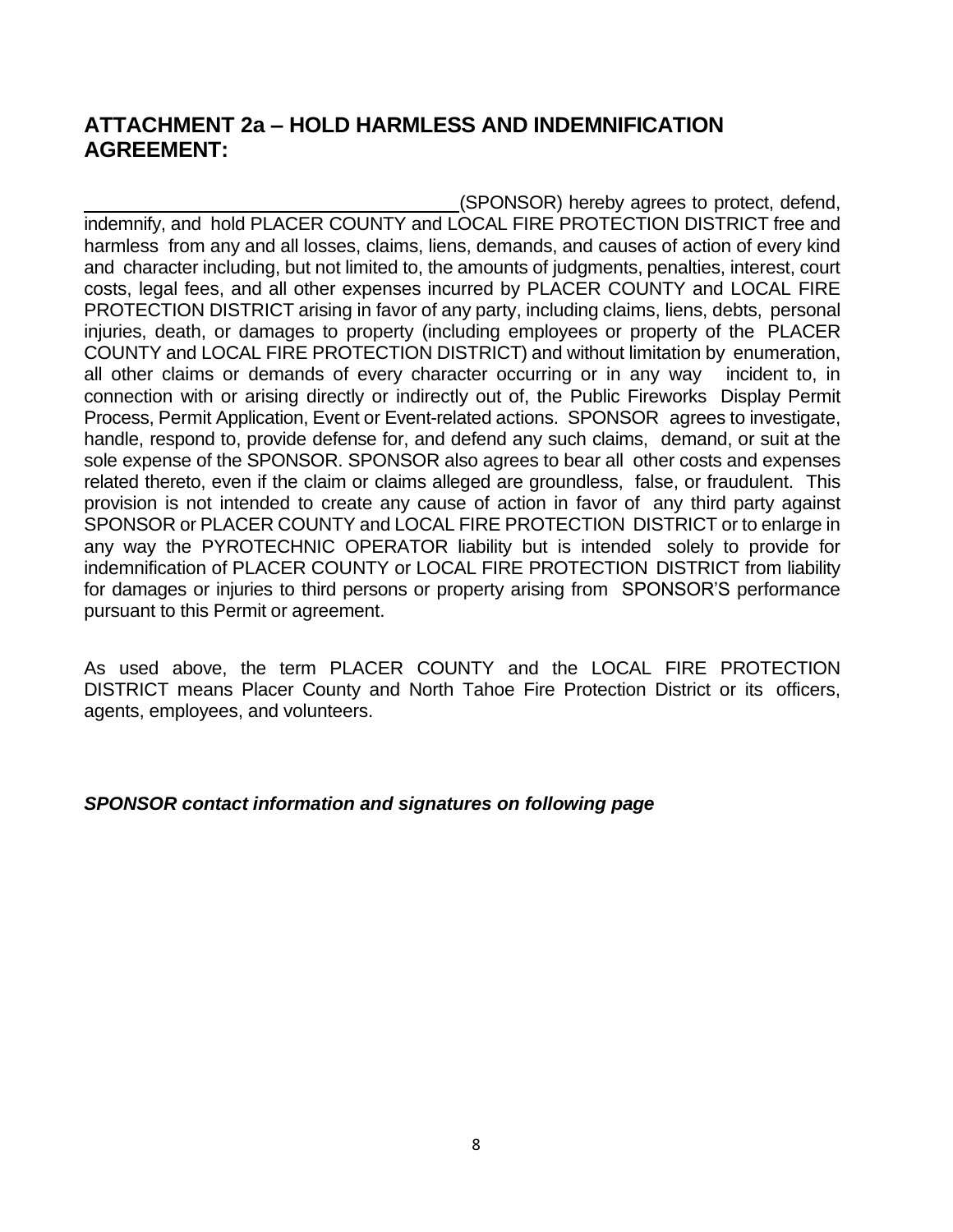**SPONSOR NAME (Include full entity name and state of incorporation or organization. Sponsor name must match exactly with insurance certificates provided)**

**SPONSOR'S Authorized Signature**

**Printed Name and Title**

**Signature and Date**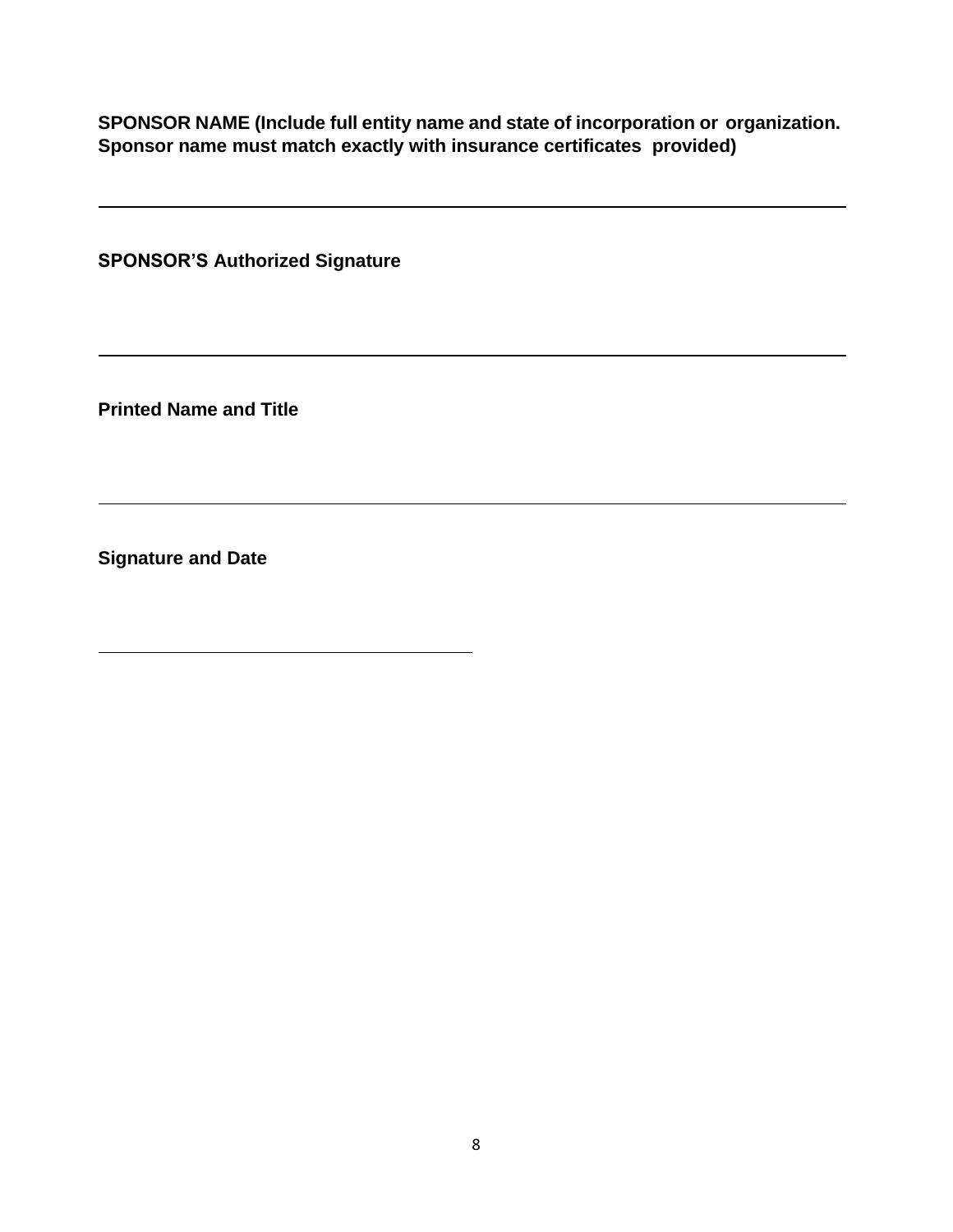# **ATTACHMENT 2b – HOLD HARMLESS AND INDEMNIFICATION AGREEMENT:**

(PYROTECHNIC OPERATOR) hereby agrees to protect, defend, indemnify, and hold PLACER COUNTY and LOCAL FIRE PROTECTION DISTRICT free and harmless from any and all losses, claims, liens, demands, and causes of action of every kind and character including, but not limited to, the amounts of judgments, penalties, interest, court costs, legal fees, and all other expenses incurred by PLACER COUNTY and LOCAL FIRE PROTECTION DISTRICT arising in favor of any party, including claims, liens, debts, personal injuries, death, or damages to property (including employees or property of the PLACER COUNTY and LOCAL FIRE PROTECTION DISTRICT) and without limitation by enumeration, all other claims or demands of every character occurring or in any way incident to, in connection with to the extent such arise from the performance of the contract or agreement pursuant to this Permit by PYROTECHNIC OPERATOR, its agents, officers, operators, crew, or employees.. PYROTECHNIC OPERATOR agrees to investigate, handle, respond to, provide defense for, and defend any such claims, demand, or suit at the sole expense of the PYROTECHNIC OPERATOR. PYROTECHNIC OPERATOR also agrees to bear all other costs and expenses related thereto, even if the claim or claims alleged are groundless, false, or fraudulent. This provision is not intended to create any cause of action in favor of any third party against PYROTECHNIC OPERATOR or PLACER COUNTY and LOCAL FIRE PROTECTION DISTRICT or to enlarge in any way the PYROTECHNIC OPERATOR liability but is intended solely to provide for indemnification of PLACER COUNTY or LOCAL FIRE PROTECTION DISTRICT from liability for damages or injuries to third persons or property arising from PYROTECHNIC OPERATOR'S performance pursuant to this Permit.

As used above, the term PLACER COUNTY and LOCAL FIRE PROTECTION DISTRICT means Placer County and the Local Fire Protection District and their officers, agents, employees, and volunteers.

*PYROTECHNIC OPERATOR Contact information and signatures on following page*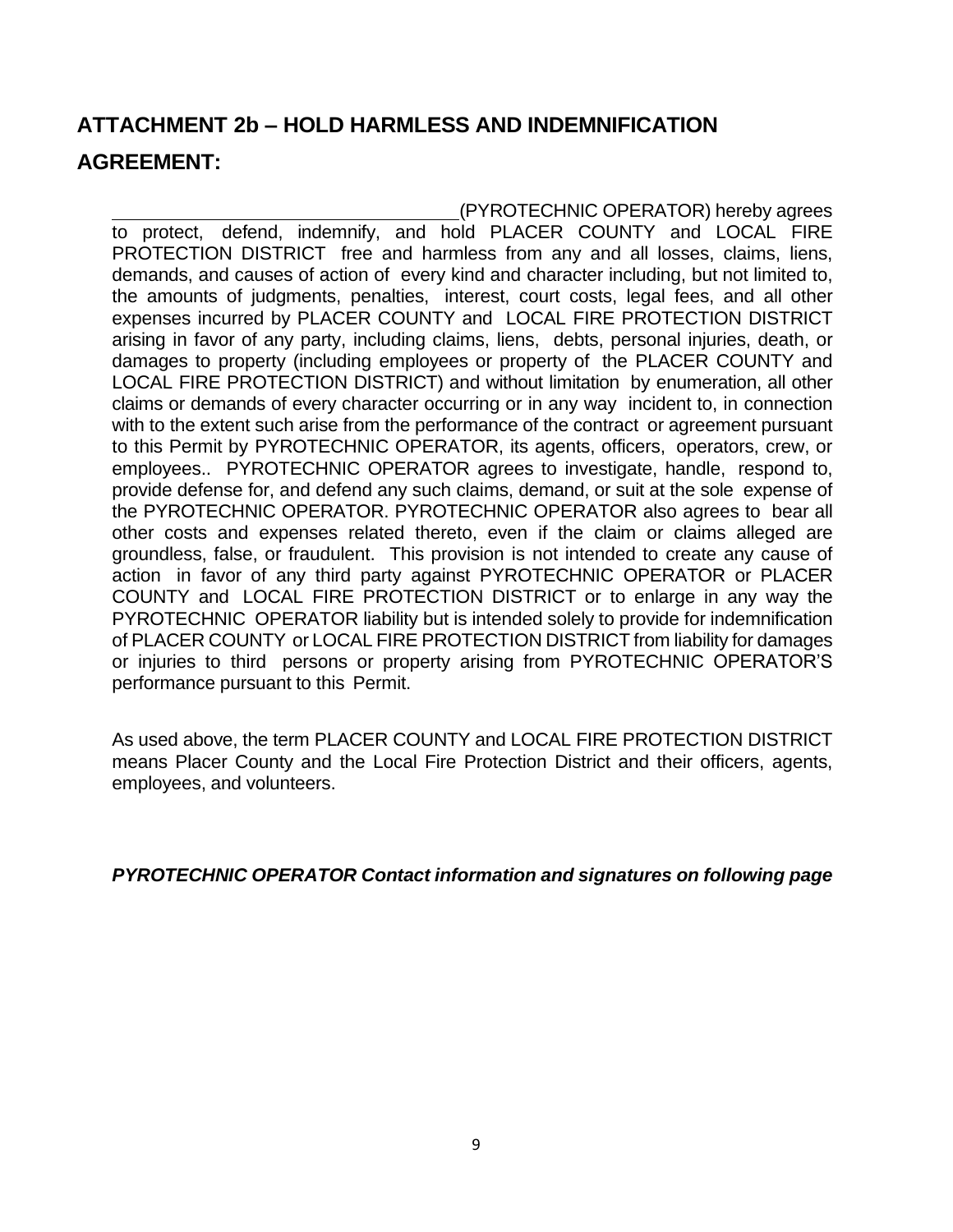**PYROTECHNIC OPERATOR NAME (Include full entity name and state of incorporation or organization. Pyrotechnic Vendor name must match exactly with insurance certificates provided)**

**PYROTECHNIC OPERATOR Authorized Signature**

**Printed Name and Title**

**Signature and Date**

**PYROTECHNIC OPERATOR PHYSICAL ADDRESS**

**PYROTECHNIC OPERATOR MAILING ADDRESS, if different**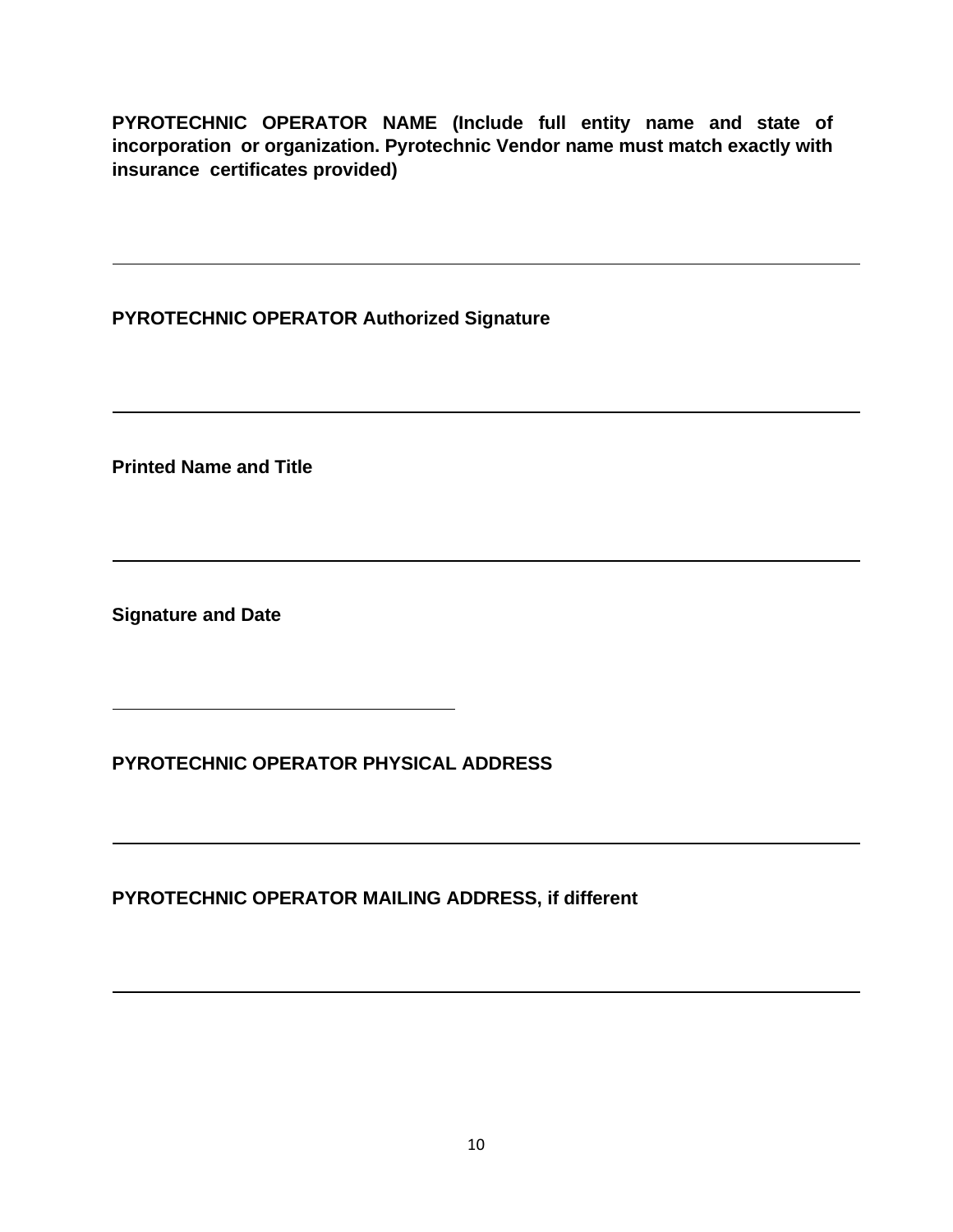## **ATTACHMENT 3 - PLACER COUNTY BEST MANAGEMENT PRACTICES PLAN FOR LAKE TAHOE WATER-BASED FIREWORKS**

- **A. Fireworks Best Management Practices Plan** The Permittees (Display Sponsor and Pyrotechnic Operator) shall prepare and implement a Placer County Fireworks Best Management Practices Plan (Fireworks BMP Plan) in accordance with Placer County Code Chapter 9 Article 9.33 to reduce fireworks debris associated with Authorized Events entering the waters, shores and lands surrounding the Lake Tahoe area. The Fireworks BMP Plan shall address, at a minimum, the following elements:
	- 1. Whenever practicable and economically feasible, the Permittees shall consider the use of alternative fireworks produced with new pyrotechnic formulas that replace perchlorates with other oxidizers and propellants that burn cleaner and produce less smoke and are certified for use in California by the office of the State Fire Marshal.
	- 2. Whenever feasible and practical, Permittees shall select fireworks that minimize or eliminate plastic components.
	- 3. A safety zone (the "Safety Zone") around the fireworks (barges or land) shall be determined by Permittees prior to commencement of Authorized Event in accordance with the laws and regulations applicable to an Authorized Event and as approved by the United States Coast Guard (USCG).
	- 4. The fireworks and fireworks equipment shall be set up, discharged and taken down by the fireworks operator and crew in accordance with the laws and regulations applicable to an Authorized Event. All permits, licenses, and approvals required by respective authorities having jurisdiction over the Authorized Event shall be obtained by Permittees, and the parties responsible under applicable law and regulations shall comply with requirements and conditions of those permits and licenses. All equipment used to hold and launch the fireworks shall be secured properly by Permittees in accordance with applicable laws and regulations and in such a way as to minimize the risk that the equipment and fireworks would fall into the water. No equipment or fuel tanks, other than that required to meet safety and permit requirements, including the set-up, discharge and take-down of fireworks, shall be allowed on the barge during or following the fireworks event. Other than system firing cables and common or grounding wires intended to be recovered after the display, electric igniter wires used to trigger the fireworks shall be secured by the fireworks operator and crew to minimize the risk that the wires would fall into the water during or after the display. As soon as it is safe and practicable at the completion of the display, the deck of each barge that carried/shot fireworks shall be raked and swept for all loose debris with no material entering the water. The barge is then to be washed down to extinguish any errant hot embers by the Permittees to prevent debris from being deposited in the lake or the barge catching on fire. Final cleaning of barges must be accomplished by 12 p.m. the following day.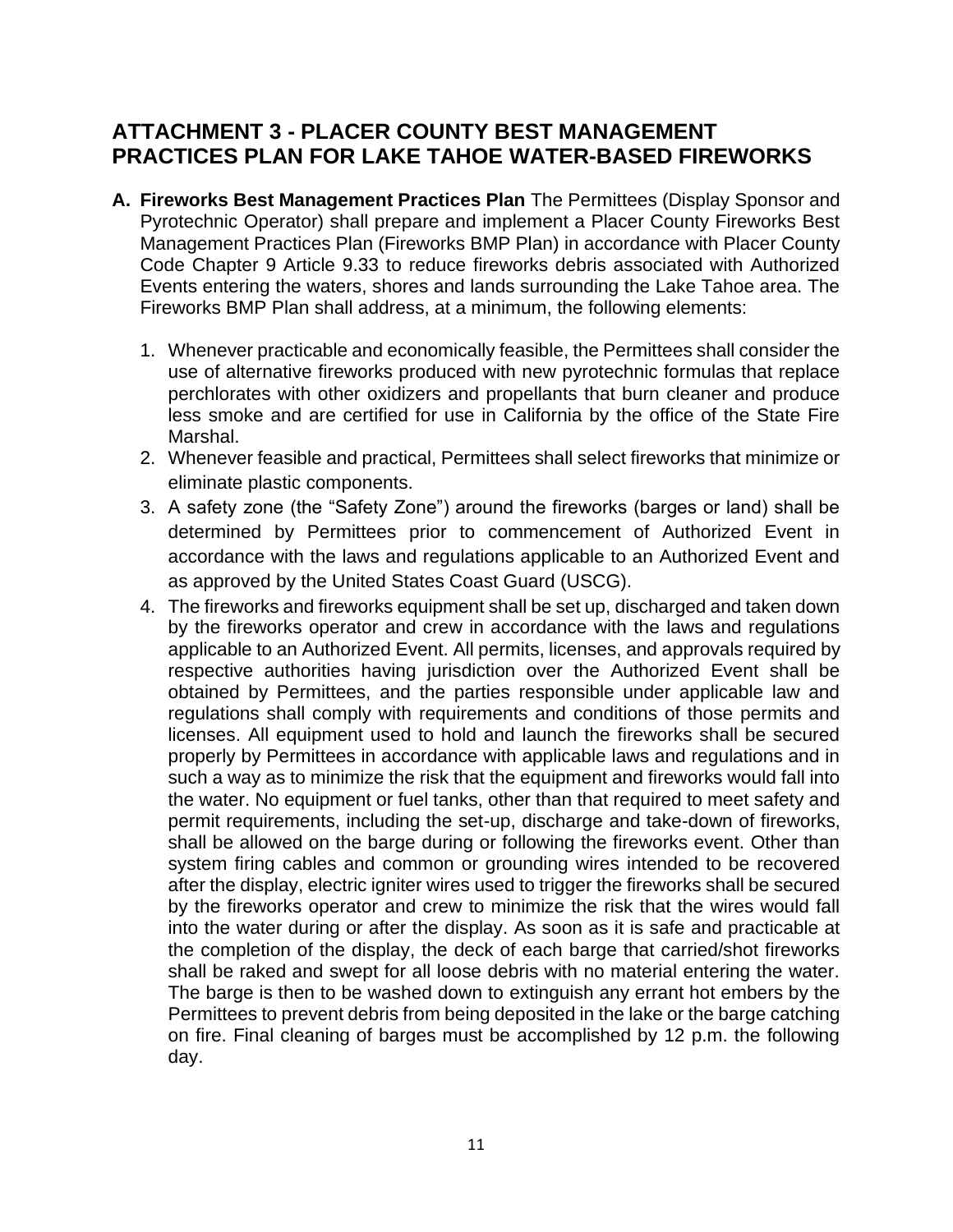- 5. The Applicant and Sponsor must make arrangements for the proper clean-up of the special event site during and after the special event, including, but not limited to the removal of all litter, debris resulting from the event.
- 6. Applicants and Sponsors are encouraged to promote alternative transportation options for event attendees. This reduces both the impact of the Fireworks Display on the general public as well as the environment. Promotion should include identification of multi-use trails that connect to various event venues and links to local bus schedules and maps.
- 7. It is the responsibility of the Applicant to provide restroom facilities on site during the Fireworks Display (unless water-based). Portable restroom facilities are required to meet ADA regulations.
- 8. The Clean-Up Crew shall resume the debris search and cleanup effort with no less than a two-member boat crew the day following the Authorized Event or as soon thereafter as conditions permit safe operations. The Clean-Up Crew shall travel in expanding search patterns from the fireworks discharge location at slow speed searching for the collecting fireworks debris from the surface of the lake. The Clean-Up Crew shall focus the debris search and cleanup efforts according to monitored current wind direction and the trajectory of fireworks during the Authorized Event. The day after cleanup, efforts shall continue until the amount of observable surface debris is de minimis, but in no event shall the effort be less than two (2) hours. Any unexploded/dud fireworks should be reported immediately to the Pyrotechnic Vendor, or if none is available, on-site public safety officials or by calling 911.
- 9. The Permittees shall commence an underwater debris search and cleanup effort with a certified dive crew the day following the Authorized Event or as soon thereafter as conditions permit safe operations. The certified divers shall cover the Authorized Event debris field, working outward from the location where the barges were anchored the night before to locate and collect fireworks debris and other trash from reasonably safe depths of the lakebed.
- 10.Permittees shall assemble crews necessary to patrol the Placer County shoreline by foot from the ignition site to 2,640 ft north or northeast and 1,320 feet south or southwest to collect and remove any and all fireworks debris observed on the beaches and shoreline. Nothing in this policy shall discourage or require Permittee from acquiring permission to access private property in order to remove debris. Daily search and cleanup efforts by foot shall be conducted for one day following the Authorized Event, after which foot patrol may cease if no fireworks debris is found on the shoreline. If fireworks debris continues to be observed on the shoreline during subsequent days, cleanup patrols shall be continued until no more debris is found. If fireworks debris from an Authorized Event is reported to be in an